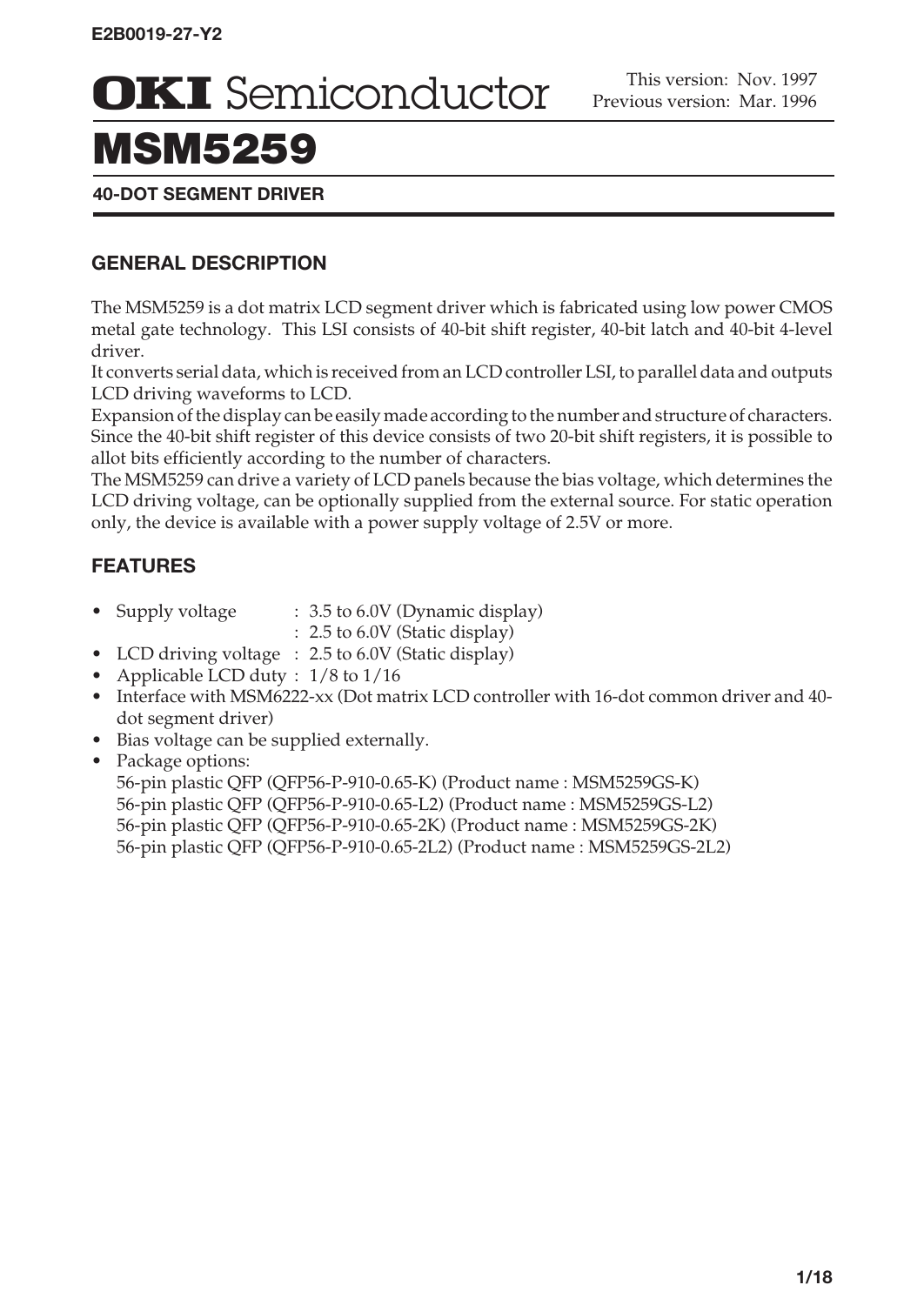#### **BLOCK DIAGRAM**

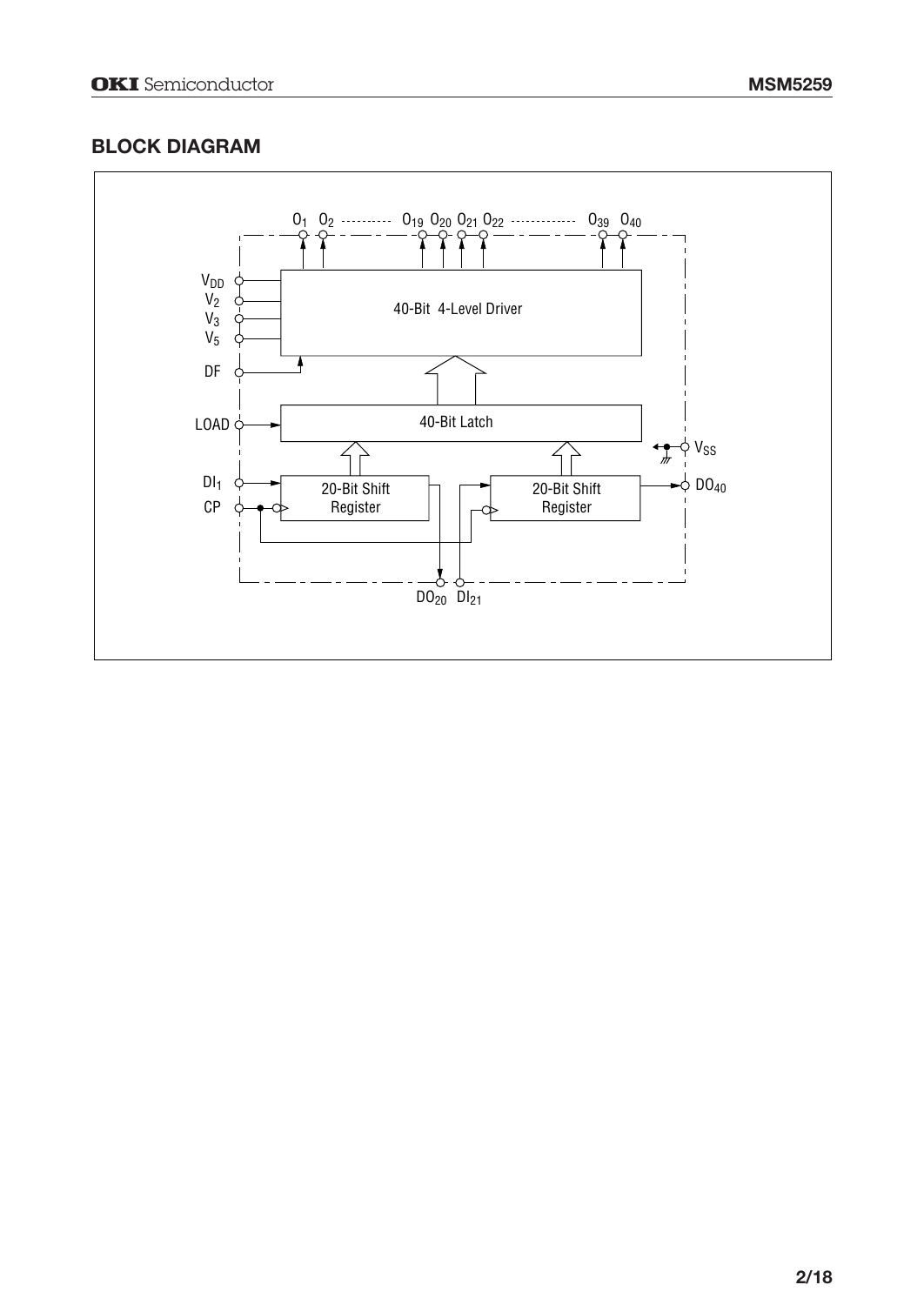#### **PIN CONFIGURATION**



**56-Pin Plastic QFP (Type L)**

- $*$  Do not connect pin 21 to the other signal pins, because the pin is internally connected to  $V_{DD}$ . Do not use pin 21 as a single  $V_{DD}$  signal line. It is permissible to use pin 21 for supplying a higher power of V<sub>DD</sub>.
- Note : The figure for Type L shows the configuration viewed from the reverse side of the package. Pay attention to the difference in pin arrangement.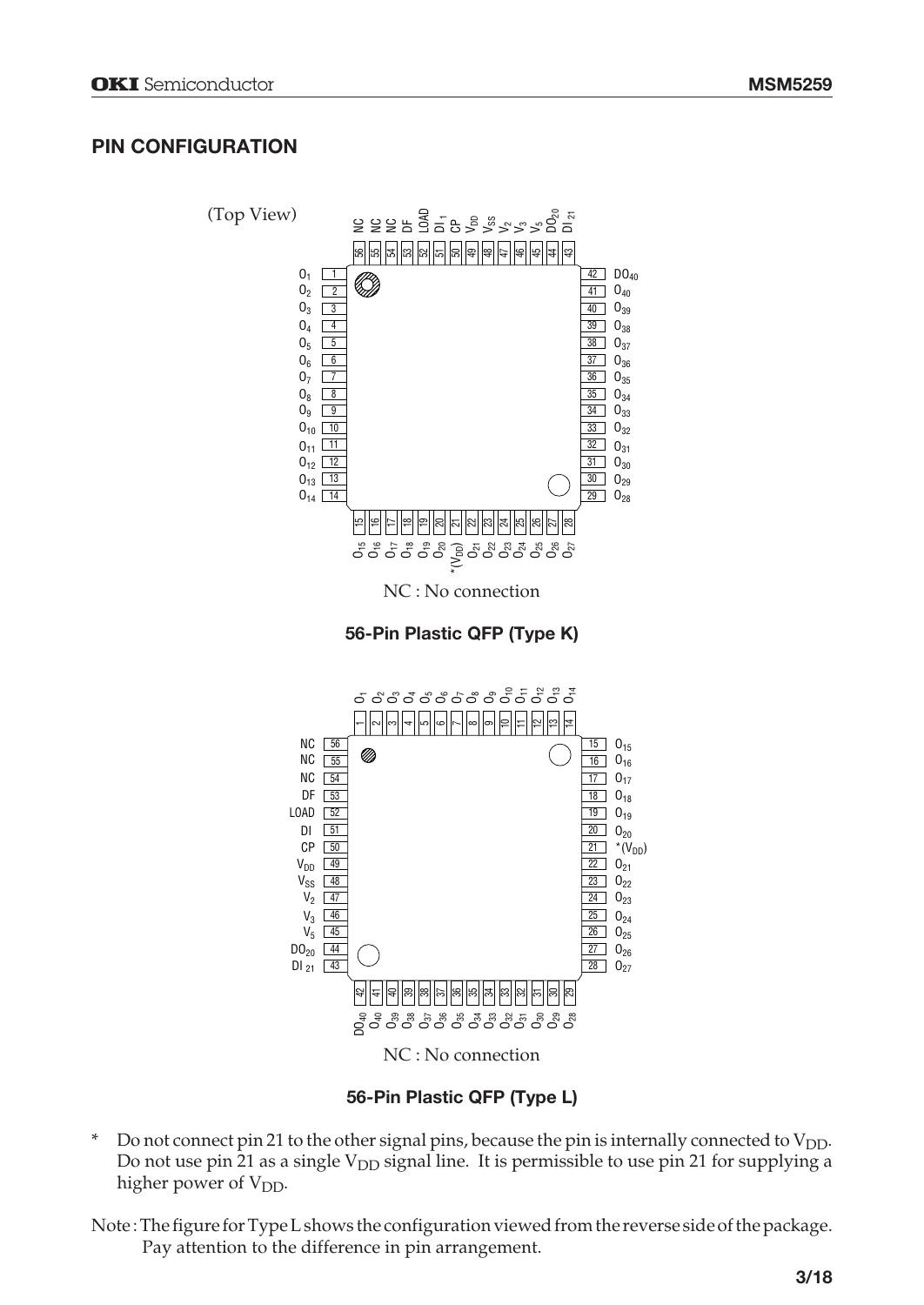#### **ABSOLUTE MAXIMUM RATINGS**

| <b>Parameter</b>    | Symbol             | <b>Condition</b>   | Rating                         | Unit |
|---------------------|--------------------|--------------------|--------------------------------|------|
| Supply Voltage (1)  | Vpp                |                    | $-0.3$ to $+6.5$               |      |
| Supply Voltage (2)  | $V_{DD} - V_5 * 1$ | $Ta = 25^{\circ}C$ | 0 to $+6.5$                    |      |
| Input Voltage       | V,                 |                    | $-0.3$ to V <sub>DD</sub> +0.3 |      |
| Storage Temperature | l stg              |                    | $-55$ to $+150$                | °C   |

#### **RECOMMENDED OPERATING CONDITIONS**

| <b>Parameter</b>             | Symbol             | <b>Condition</b> | Rnage                       | Unit |  |
|------------------------------|--------------------|------------------|-----------------------------|------|--|
| Supply Voltage (1)           | V <sub>DD</sub>    | Dynamic          | $3.5 \text{ to } 6.0$       |      |  |
|                              |                    | Static           | $2.5 \text{ to } 6.0$       |      |  |
| Supply Voltage (2)           | $V_{DD} - V_5 * 1$ |                  | *2<br>$2.5 \text{ to } 6.0$ |      |  |
| <b>Operating Temperature</b> | Top                |                  | $-30$ to $+85$              | °C   |  |

\*1  $V_{DD}$  >  $V_2$  >  $V_3$  >  $V_5$  >  $V_{SS}$  (Dynamic display)

 $V_{DD} = V_3 > V_2 = V_5 = V_{SS}$  (Static display)

For  $V<sub>DD</sub>$  of less than 3.5V, the device is available only for static operation.

\*2 VDD is the reference potential for the LCD driving voltage. To determine the LCD driving voltage, change the value of  $V_5$ . (0V Minimum)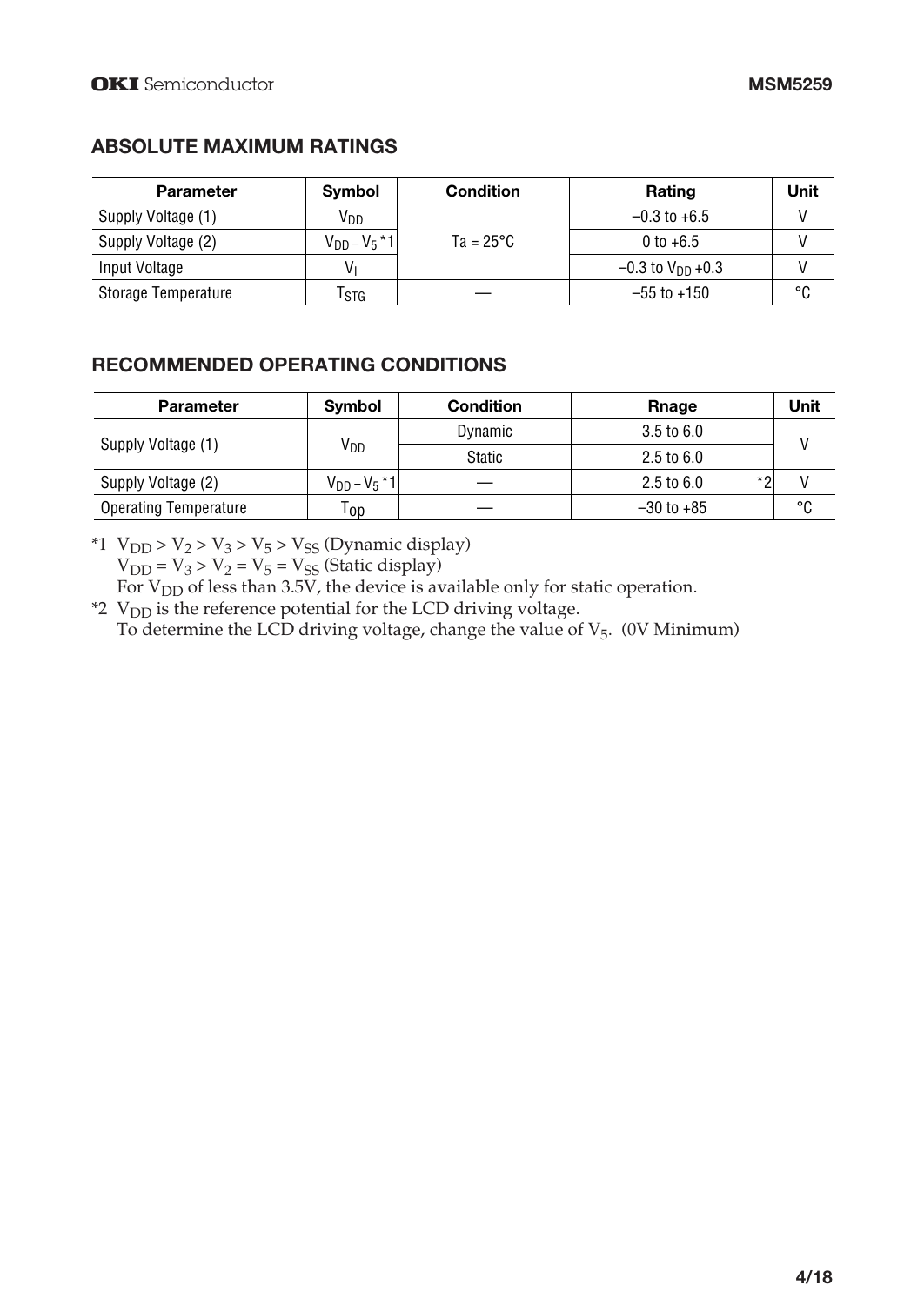#### **ELECTRICAL CHARACTERISTICS**

#### **DC Characteristics (1)**

|  | $(V_{DD} = 5V \pm 10\%$ , Ta=-30 to +85°C) |  |
|--|--------------------------------------------|--|
|--|--------------------------------------------|--|

| <b>Parameter</b>      | Symbol                  | <b>Condition</b>                 | Min.               | Typ. | Max.               | <b>Unit</b> |
|-----------------------|-------------------------|----------------------------------|--------------------|------|--------------------|-------------|
| "H" Input Voltage     | *1<br>V <sub>IH</sub>   |                                  | 0.8V <sub>DD</sub> |      | V <sub>DD</sub>    | ۷           |
| "L" Input Voltage     | $*1$<br>V <sub>IL</sub> |                                  | 0                  |      | 0.2V <sub>DD</sub> | ۷           |
| "H" Input Current     | *1 <br>Iін              | $V_{IH} = V_{DD}$                |                    |      |                    | μA          |
| "L" Input Current     | $*1$<br>Iμ              | $V_{II} = 0V$                    |                    |      | $-1$               | μA          |
| "H" Output Voltage    | V <sub>OH</sub>         | *2 $I_0 = -40 \mu A$             | 4.2                |      |                    | V           |
| "L" Output Voltage    | $V_{OL}$                | *2 $I_0 = 0.4$ mA                |                    |      | 0.4                | V           |
|                       | *3                      | $V_{DD}-V_{5}=5V$                |                    |      |                    |             |
| <b>ON Resistance</b>  | R <sub>ON</sub>         | $*_{4}$<br>$ V_N - V_0  = 0.25V$ |                    |      | 5                  | $k\Omega$   |
| <b>Supply Current</b> | IDD.                    | $f_{CP} = 0Hz$ , No load         |                    |      | 0.5                | mA          |

\*1 Applicable to DF, LOAD,  $DI<sub>1</sub>$  and  $DI<sub>21</sub>$ .

\*2 Applicable to  $DO<sub>20</sub>$  and  $DO<sub>40</sub>$ .

\*3 Applicable to  $O_1$  to  $O_{40}$ .

\*4 Dynamic display : 
$$
V_N = V_{DD}
$$
 to  $V_5$ ,  $V_2 = \frac{2}{3}$  ( $V_{DD} - V_5$ ),  $V_3 = \frac{1}{3}$  ( $V_{DD} - V_5$ )

Static display :  $V_N = V_{DD}$  to  $V_5$ ,  $V_3 = V_{DD}$ ,  $V_2 = V_5 = V_{SS}$ 

#### **DC Characteristics (2)**

| (Only for static operation) |                    |                                                                                                    | $(V_{DD} = 3V \pm 0.5V, Ta = -30$ to +85°C) |      |                    |      |
|-----------------------------|--------------------|----------------------------------------------------------------------------------------------------|---------------------------------------------|------|--------------------|------|
| <b>Parameter</b>            | Symbol             | <b>Condition</b>                                                                                   | Min.                                        | Typ. | Max.               | Unit |
| "H" Input Voltage           | $V_{\text{IH}}$ *1 |                                                                                                    | 0.8V <sub>DD</sub>                          |      | V <sub>DD</sub>    | V    |
| "L" Input Voltage           | $V_{IL}$ *1        |                                                                                                    | 0                                           |      | 0.2V <sub>DD</sub> | V    |
| "H" Input Current           | Iін.               | *1 $V_{\text{IH}} = V_{\text{DD}}$                                                                 |                                             |      |                    | μA   |
| "L" Input Current           | $*1$<br>lji -      | $V_{II} = 0V$                                                                                      |                                             |      | $-1$               | μA   |
| "H" Output Voltage          |                    | $V_{OH}$ *5   $I_0 = -40 \mu A$                                                                    | 2.2                                         |      |                    | V    |
| "L" Output Voltage          |                    | $V_{OL}$ *5   $I_0 = 0.2$ mA                                                                       |                                             |      | 0.4                | V    |
| ON Resistance               | $Row * 6$          | $\left  V_3 = V_{DD} = 3V, V_2 = V_5 = V_{SS} = 0V, \right $<br>$\left  V_N - V_0 \right  = 0.25V$ |                                             |      | 10                 | kΩ   |
| <b>Supply Current</b>       | l <sub>DD</sub>    | $f_{CP} = 0Hz$ , No load                                                                           |                                             |      | 0.5                | mA   |

\*5 Applied to  $DO<sub>20</sub>$  and  $DO<sub>40</sub>$ .

\*6 Applied to  $O_1$  to  $O_{40}$ .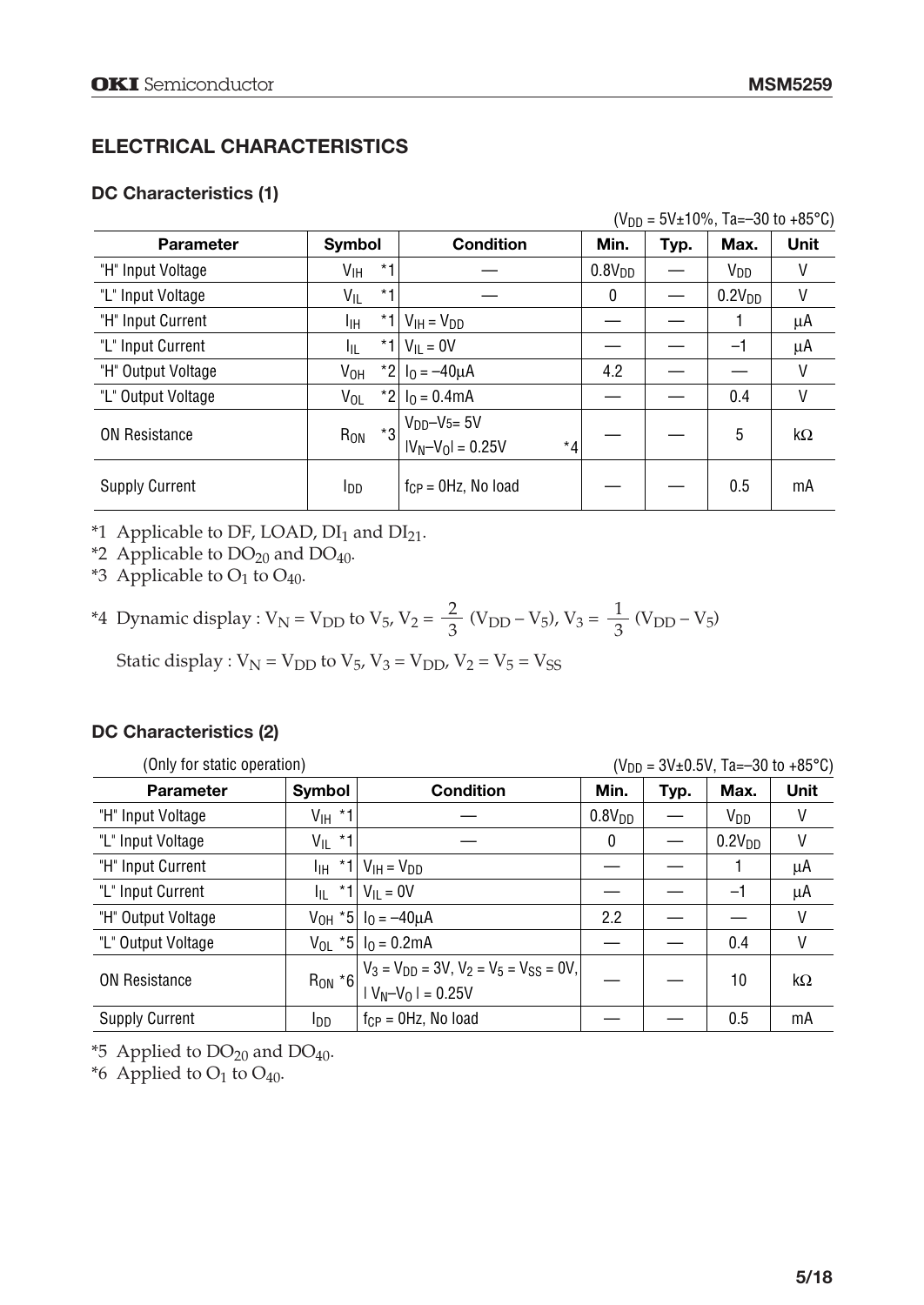#### **Switching Characteristics (1)**

|                                      |                                    |               |      |      |      | (VDD = 3V±TU%, Td=−3U tO +63 ັບ, ບ∣=T3µF) |
|--------------------------------------|------------------------------------|---------------|------|------|------|-------------------------------------------|
| <b>Parameter</b>                     | <b>Symbol</b>                      | Condition     | Min. | Typ. | Max. | Unit                                      |
| "H", "L" Propagation Delay Time      | t <sub>PLH,</sub> t <sub>PHL</sub> |               |      |      | 250  | ns                                        |
| <b>Clock Frequency</b>               | tcp.                               | Duty = $50\%$ |      |      | 3.3  | <b>MHz</b>                                |
| <b>Clock Pulse Width</b>             | $tw$ (CP)                          |               | 125  |      |      | ns                                        |
| Load Pulse Width                     | $tw_{(L)}$                         |               | 125  |      |      | ns                                        |
| Data Set-up Time $DI \rightarrow CP$ | t <sub>SETUP</sub>                 |               | 50   |      |      | ns                                        |
| Data Hold Time $DI \rightarrow CP$   | t <sub>hold</sub>                  |               | 50   |      |      | ns                                        |
| $CP \rightarrow$ LOAD Set-up Time    | t <sub>CL</sub>                    |               | 250  |      |      | ns                                        |
| $LOAD \rightarrow CP$ Hold Time      | t∟c                                |               | 0    |      |      | ns                                        |
| <b>CP Rise/Fall Time</b>             | $t_{r(CP)}$ , $t_{f(CP)}$          |               |      |      | 50   | ns                                        |
| <b>LOAD Rise/Fall Time</b>           | $t_{r(L)}$ , $t_{f(L)}$            |               |      |      |      | μs                                        |

#### **Switching Characteristics (2)**

| (Only for static operation)       |                                   |                  | $(V_{DD} = 3V \pm 0.5V$ , Ta=-30 to +85°C, C <sub>L</sub> =15pF) |      |      |            |
|-----------------------------------|-----------------------------------|------------------|------------------------------------------------------------------|------|------|------------|
| <b>Parameter</b>                  | <b>Symbol</b>                     | <b>Condition</b> | Min.                                                             | Typ. | Max. | Unit       |
| "H", "L" Propagation Delay Time   | t <sub>PLH</sub> t <sub>PHL</sub> |                  |                                                                  |      | 800  | ns         |
| <b>Clock Frequency</b>            | tcp                               | Duty = $50\%$    |                                                                  |      | 1.0  | <b>MHz</b> |
| <b>Clock Pulse Width</b>          | $tw$ (CP)                         |                  | 300                                                              |      |      | ns         |
| <b>Load Pulse Width</b>           | $tw_{(L)}$                        |                  | 300                                                              |      |      | ns         |
| $DI \rightarrow CP$ Set-up Time   | t <sub>SETUP</sub>                |                  | 200                                                              |      |      | ns         |
| $DI \rightarrow CP$ Hold Time     | <b>THOLD</b>                      |                  | 200                                                              |      |      | ns         |
| $CP \rightarrow$ LOAD Set-up Time | t <sub>CL</sub>                   |                  | 800                                                              |      |      | ns         |
| $LOAD \rightarrow CP$ Hold Time   | t <sub>LC</sub>                   |                  | 0                                                                |      |      | ns         |
| <b>CP Rise/Fall Time</b>          | $t_{r(CP)}$                       |                  |                                                                  |      |      | μs         |
| <b>LOAD Rise/Fall Time</b>        | $t_{r(L)}$ , $t_{f(L)}$           |                  |                                                                  |      |      | μs         |

#### $(V_{DD} - 5V + 10\%$  Ta--30 to +85°C,  $C_1 - 15nF$ )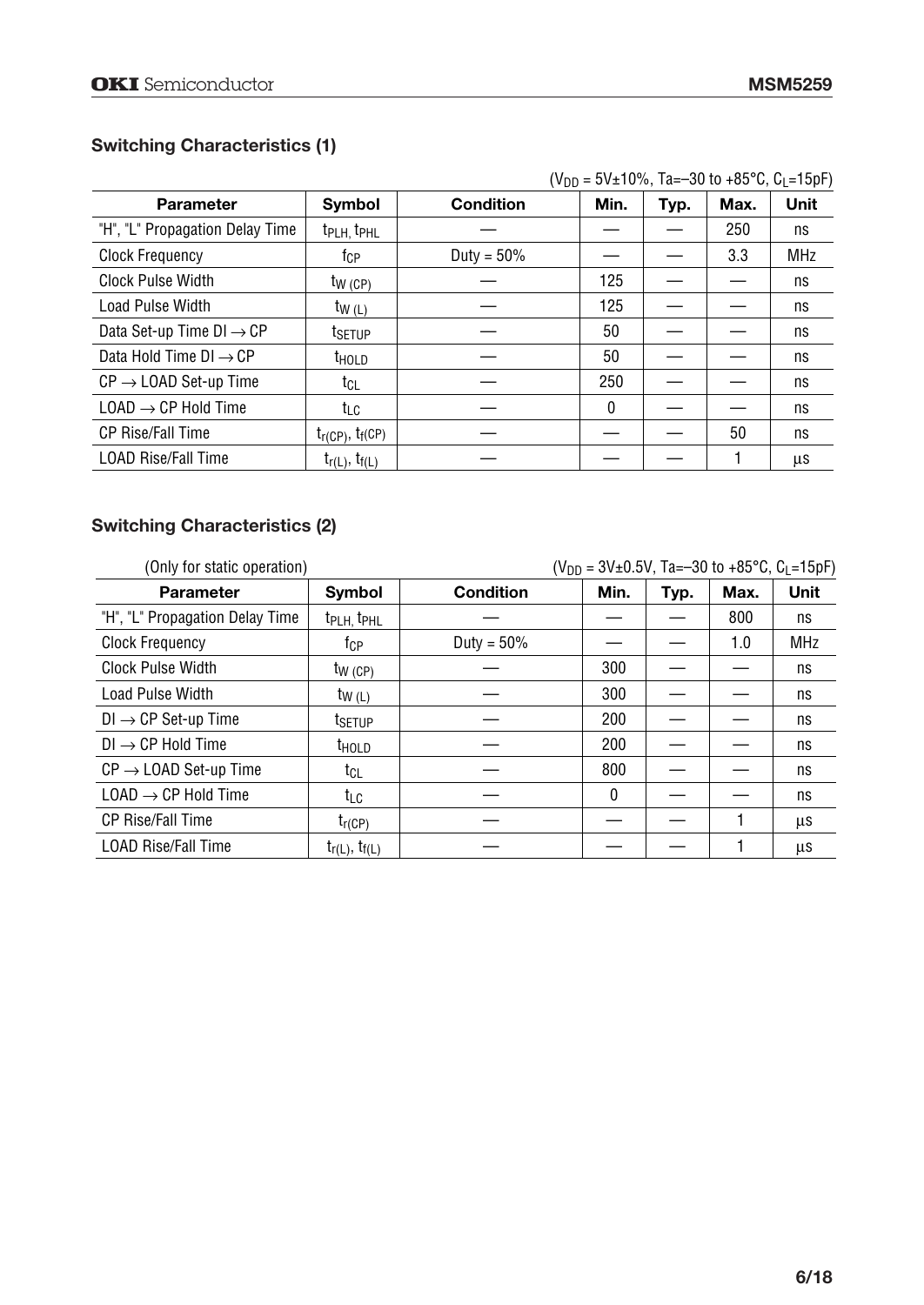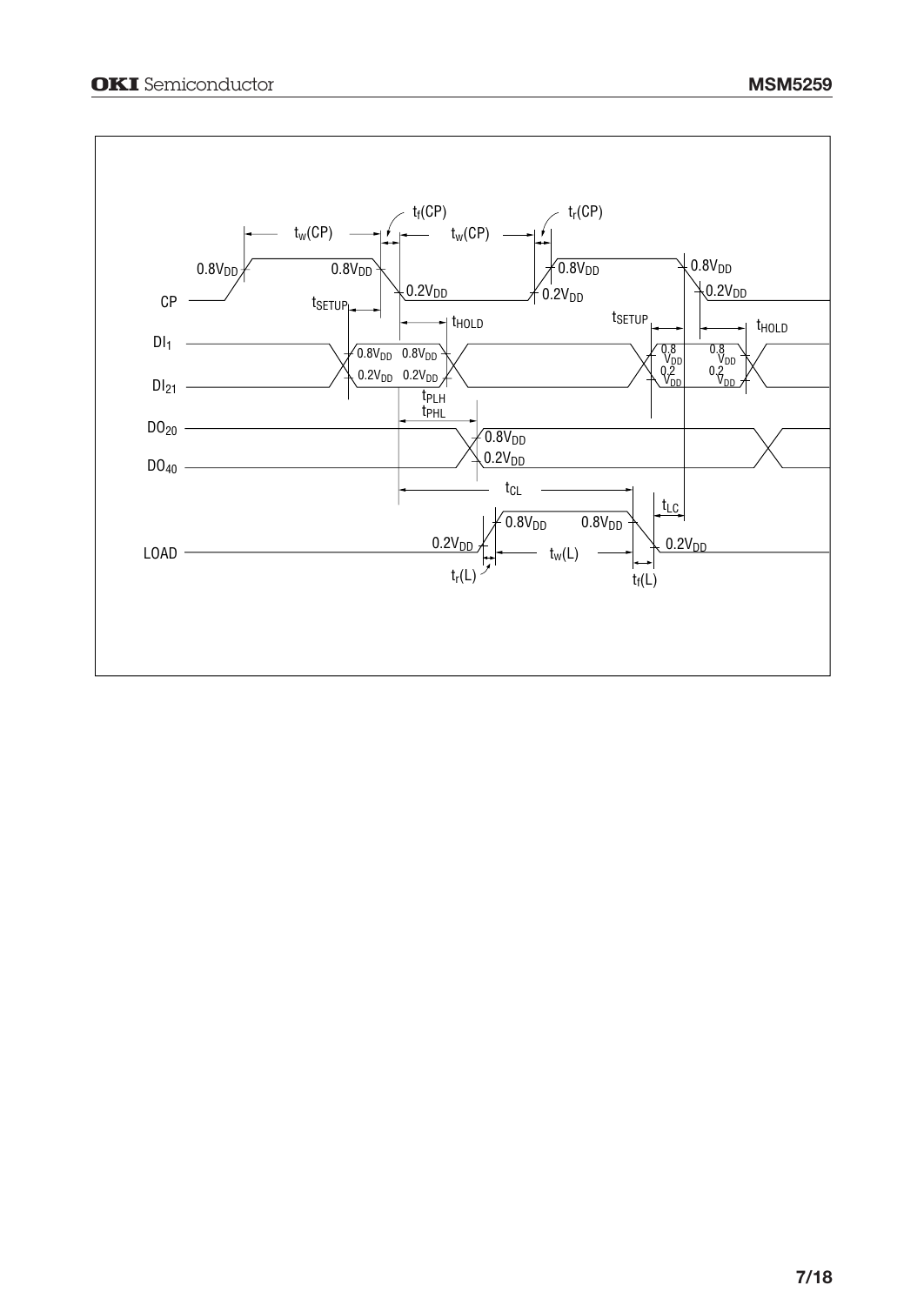#### **TIMING DIAGRAM**

#### **1/5 bias, 1/16 duty**

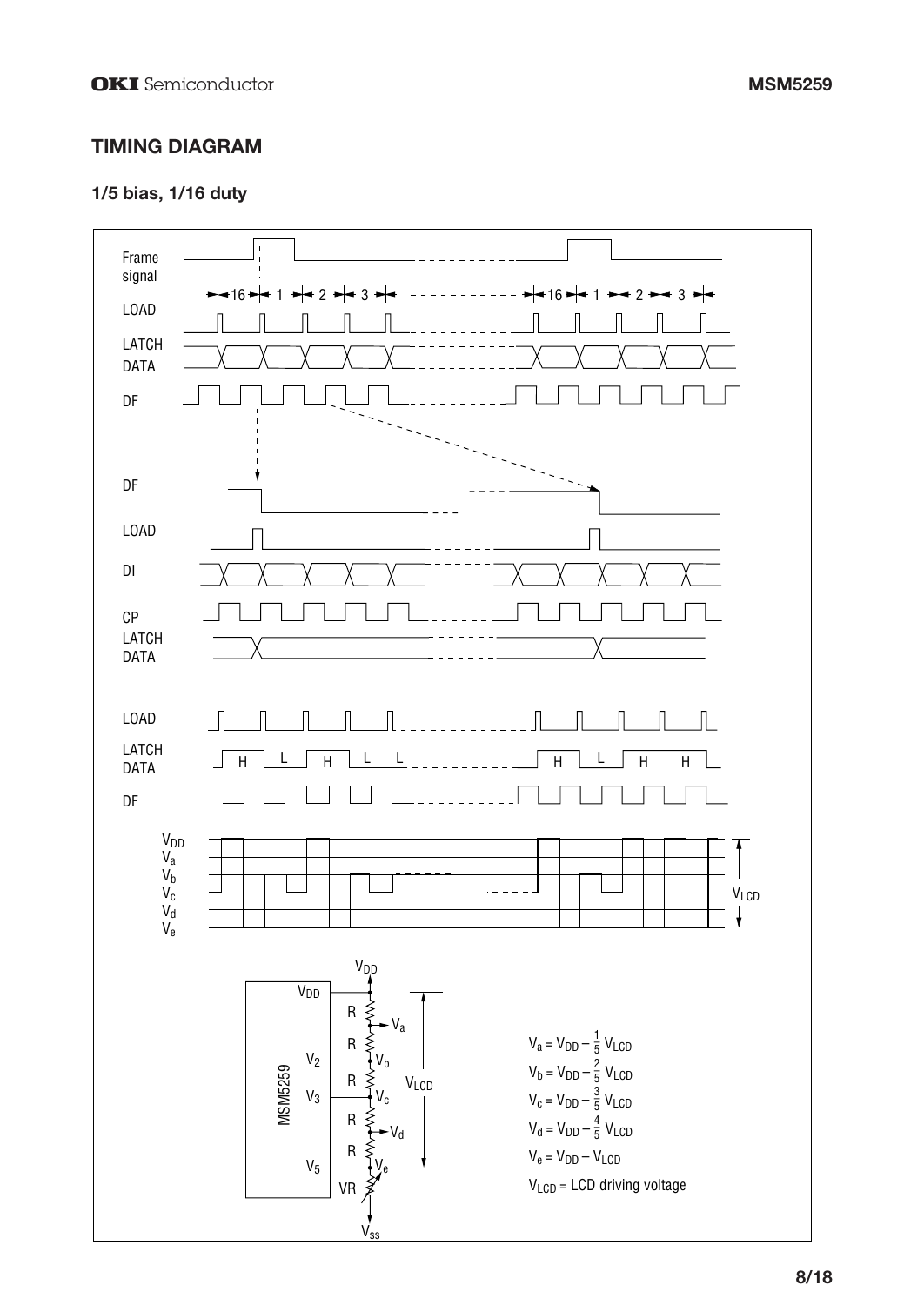#### **Static Display**

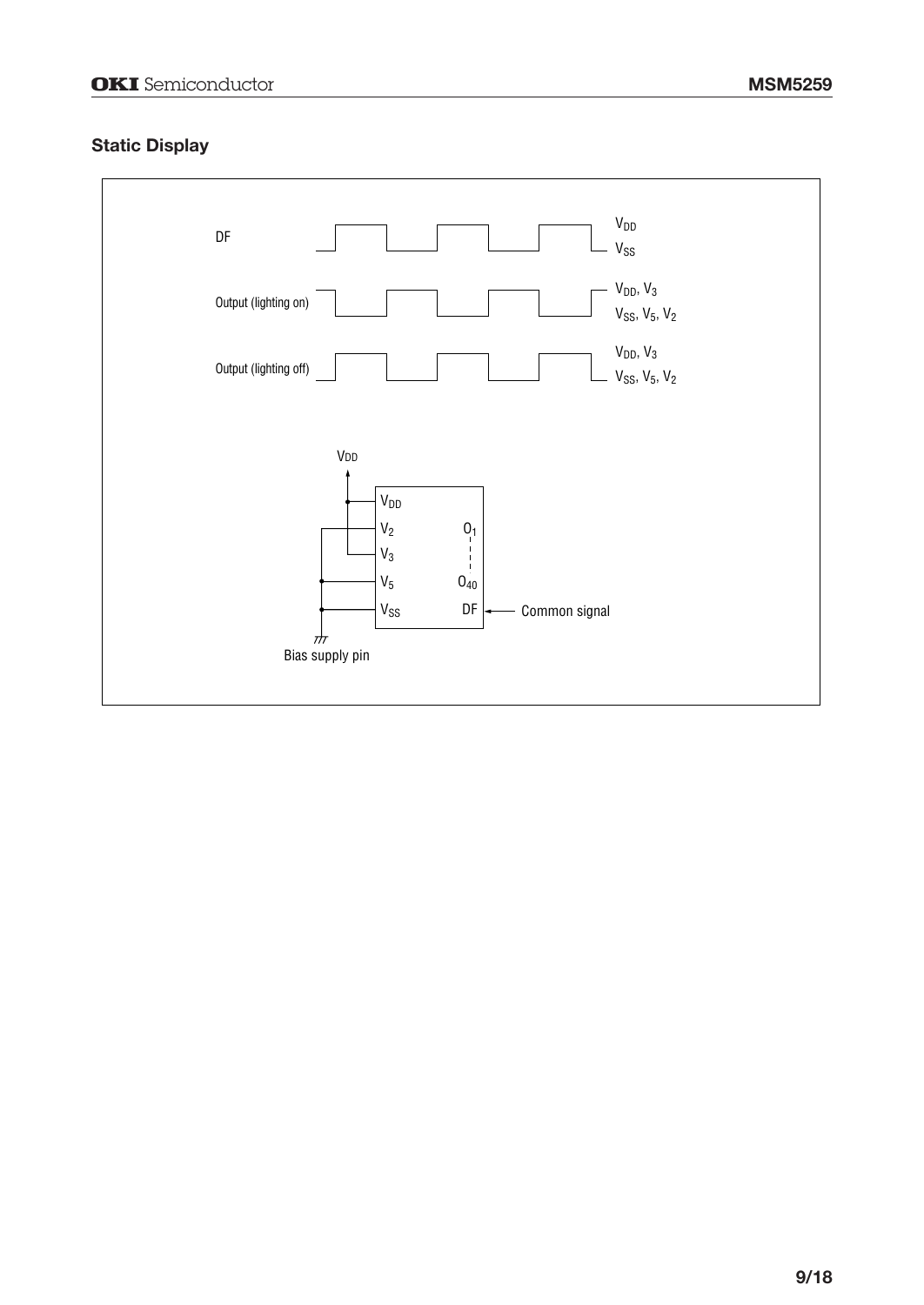#### **FUNCTIONAL DESCRIPTION**

#### **Pin Functional Description**

#### **• DI1**

The data (1st to 20th bit) from the LCD controller LSI is input to 20-bit shift register from  $DI_1$ . (Positive logic)

#### $\bullet$  DI<sub>21</sub>

Data input to the shift register (21st to 41st bit). Connecting  $DO<sub>20</sub>$  and  $DI<sub>21</sub>$  allows configuration of a 40-bit register. If  $DI_{21}$  is not used, connect this pin to  $V_{SS}$ .

#### **• CP**

Clock pulse input pin for the two 20-bit shift registers. The data is input to the 20-bit shift register at the falling edge of the clock pulse. A data set up time  $(t_{\text{SETUP}})$  and data hold time  $(t_{\text{HOL}})$  are required between the DI1 and DI21 signals and a clock pulse.

#### $\bullet$  DO<sub>20</sub>

20th bit of the shift register contents is output from  $DO_{20}$ . The data which was input from  $DI_1$ is output from this pin with a delay of the number of bits of the shift register (20), synchronized with the clock pulse. By connecting  $DO_{20}$  to  $DI_{21}$ , two 20-bit shift registers can be used as a 40-bit shift register.

#### **• DO40**

40th bit of the shift register contents is output from  $DO_{40}$ . The data which was input from  $DI_{21}$ is output from this pin with a delay of the number of bits of the shift register (20), synchronized with the clock pulse. By connecting  $DO_{40}$  to the next MSM5259's  $DI_1$ , this LSI is applicable to a wide screen LCD.

Refer to the application circuit.

#### **• DF**

Alternate signal input pin for LCD driving.

#### **• LOAD**

Signal for latching the shift register contents is input from this pin. When the LOAD pin is set at "H" level, the shift register contents are transferred to the 40-bit 4-level driver. When LOAD pin is set at "L" level, the last display output data  $(O_1 - O_{40})$ , which was transferred when LOAD pin was at "H" level, is held.

#### • V<sub>DD</sub>, V<sub>SS</sub>

Supply voltage pins.  $V<sub>DD</sub>$  is generally set to 4.0 to 6.0V.  $V<sub>SS</sub>$  is a ground pin ( $V<sub>SS</sub> = 0V$ )

#### •  $V_2$ ,  $V_3$ ,  $V_5$

Bias supply voltage pins to drive the LCD. Bias voltage divided by the register is usually used as supply voltage source.

Refer to the application circuit.

For static operation, connect  $V_3$  to  $V_{DD}$  and also connect  $V_2$ ,  $V_5$ , to  $V_{SS}$ .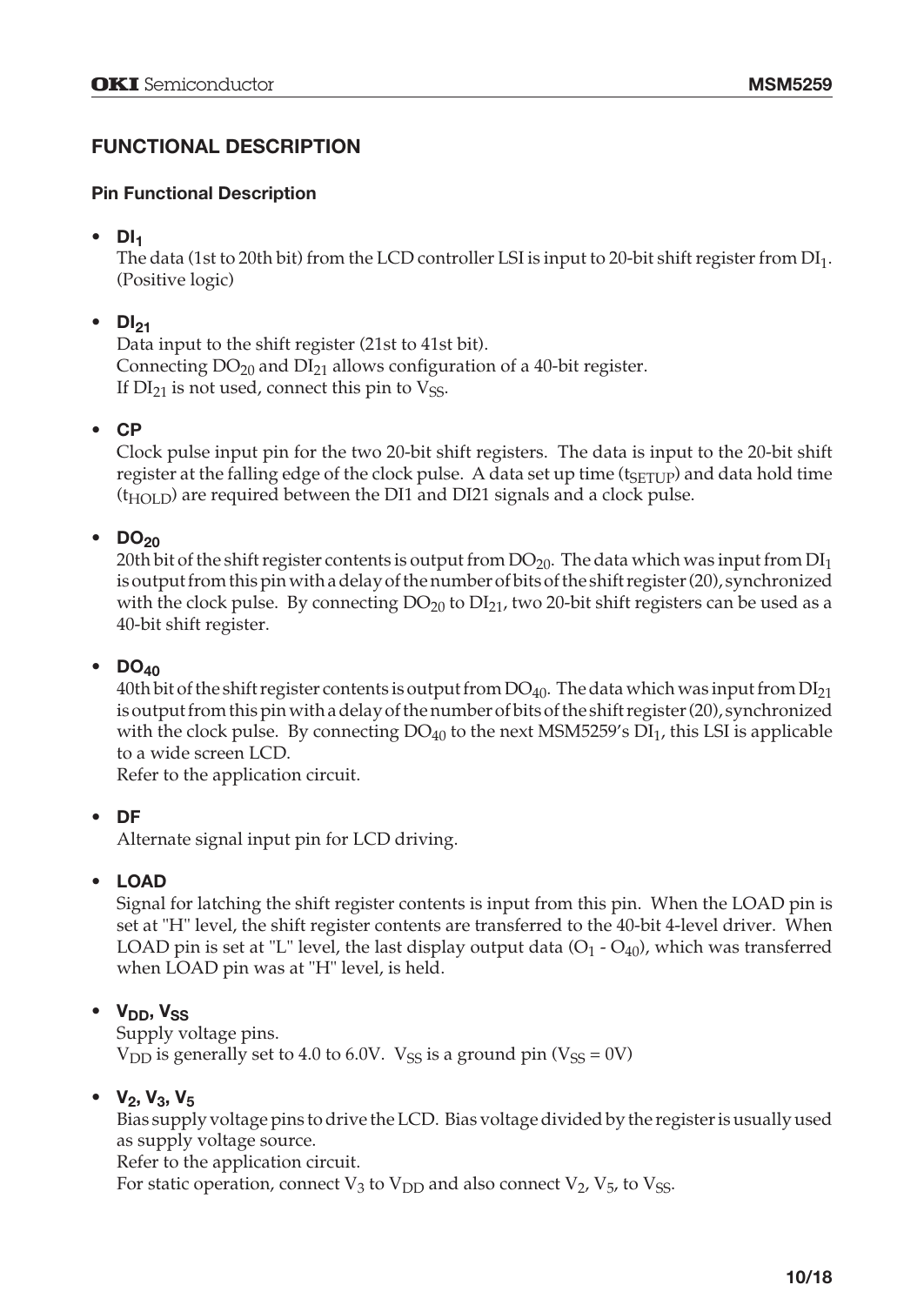#### •  $O_1$  to  $O_{40}$

Display data output pin which corresponds to each data bit in the latch. One of  $V_{DD}$ ,  $V_2$ ,  $V_3$ and V<sub>5</sub> is selected as a display driving voltage source according to the combination of latched data level and DF signal. (Refer to the truth table below.)

#### **Truth Table**

| Latched data | DF | <b>Driver output level</b> |
|--------------|----|----------------------------|
| "Н"          |    | V5                         |
| (Select)     |    | Vnn                        |
| "I "         |    | V٩                         |
| (Non-select) |    | V٥                         |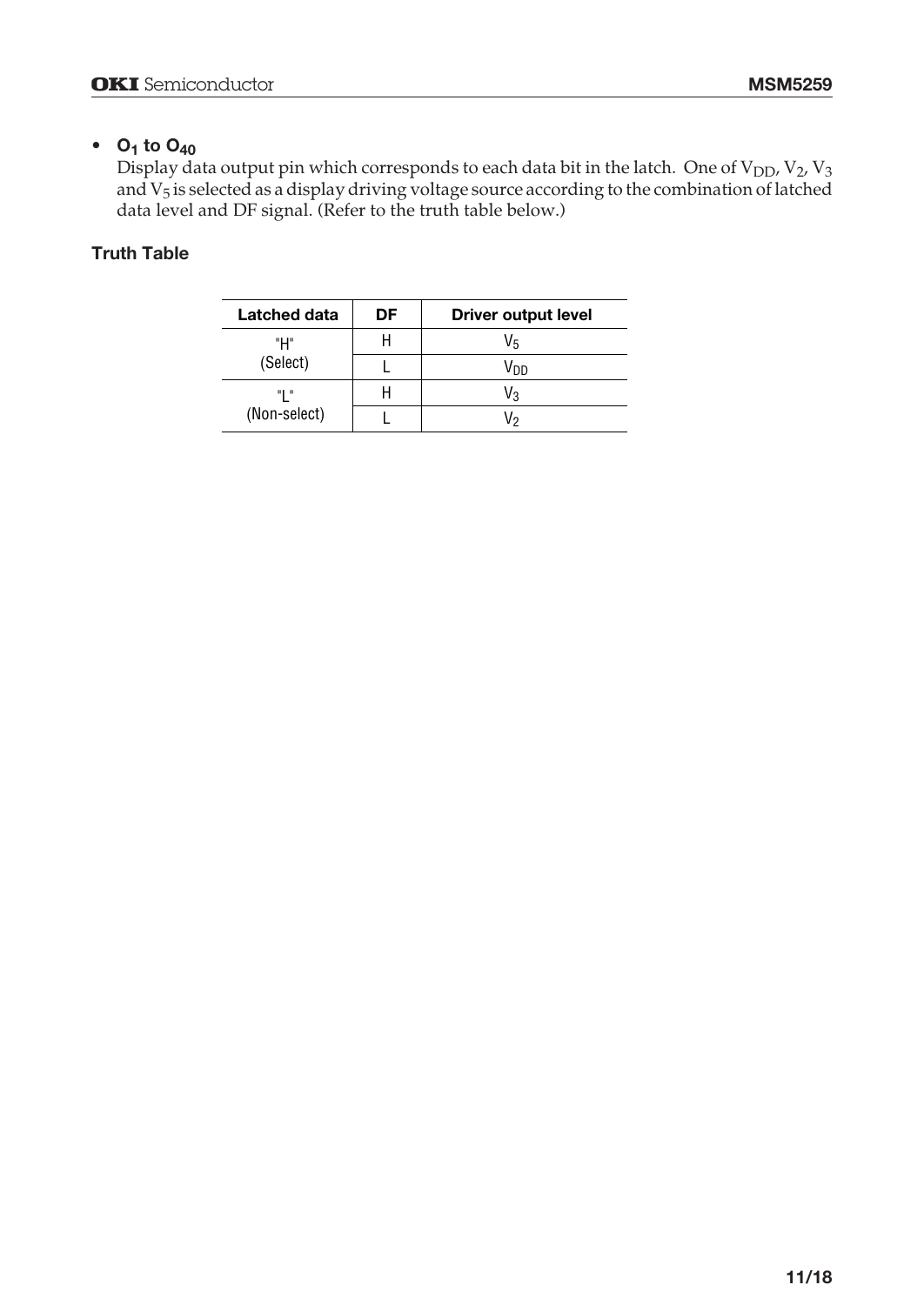#### **LCD Driving Waveform (1/5 bias, 1/16 duty)**

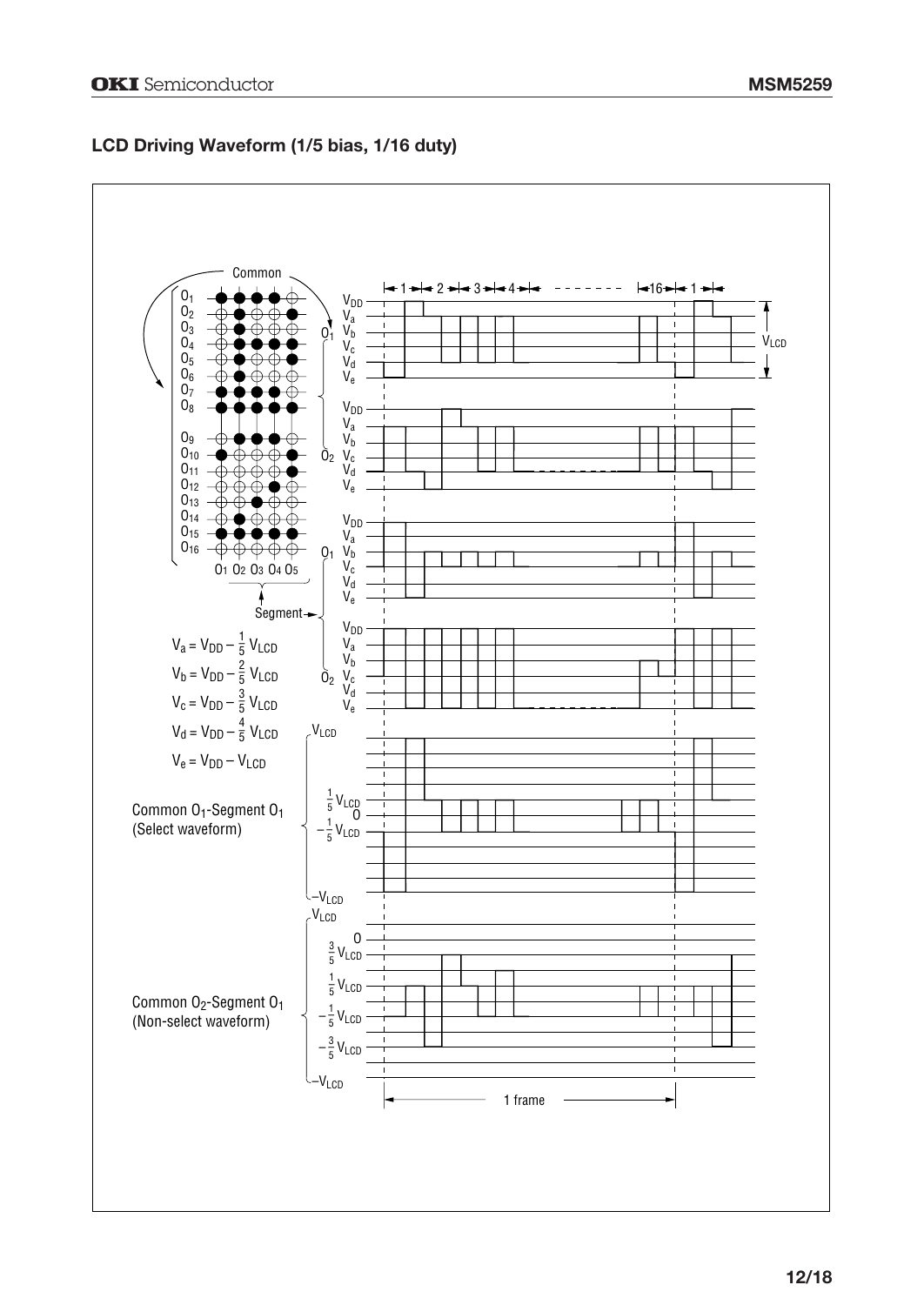# **MSM5259**

(Connected to MSM6222B-01 LCD Controller)



**13/18**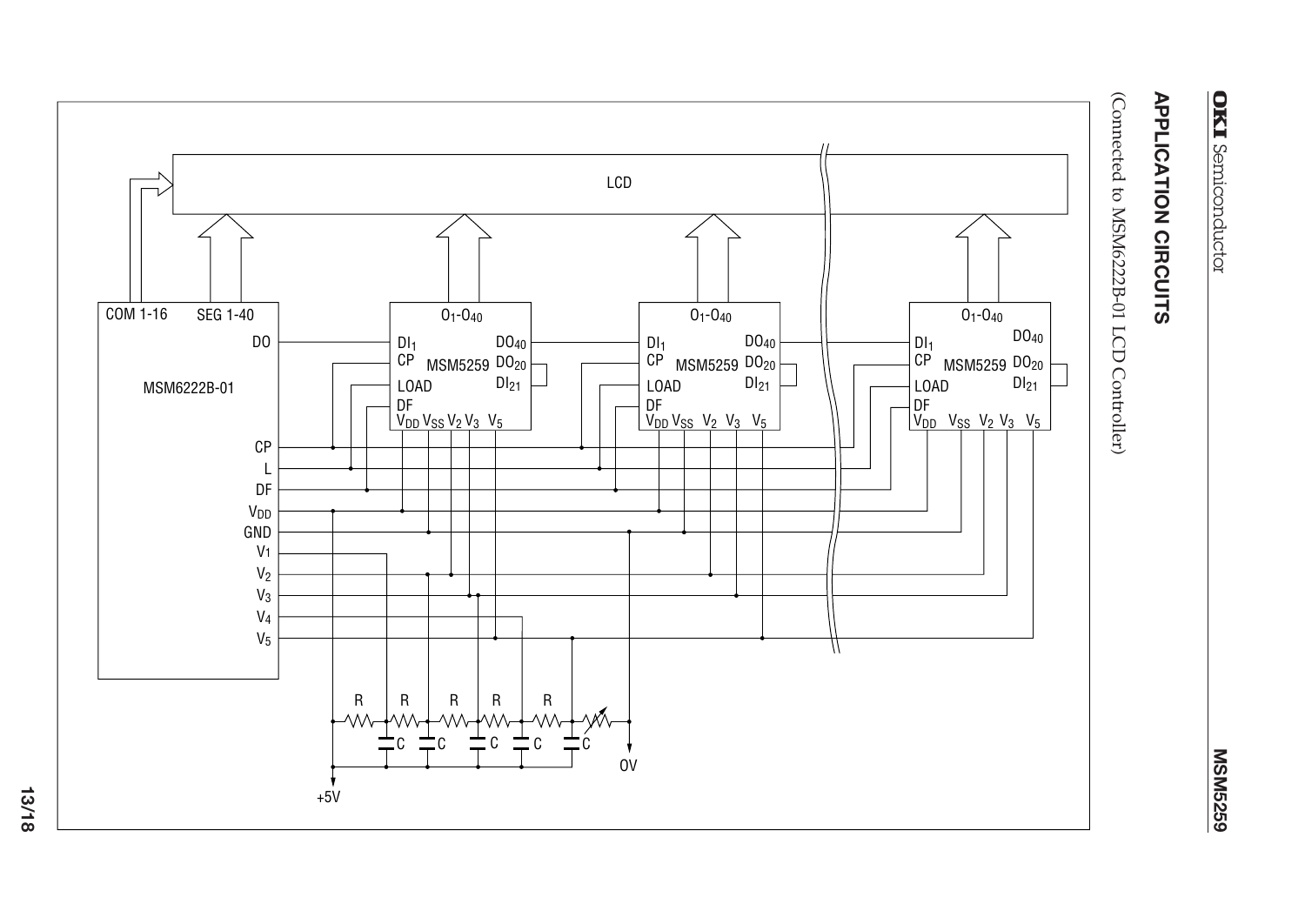

**14/18**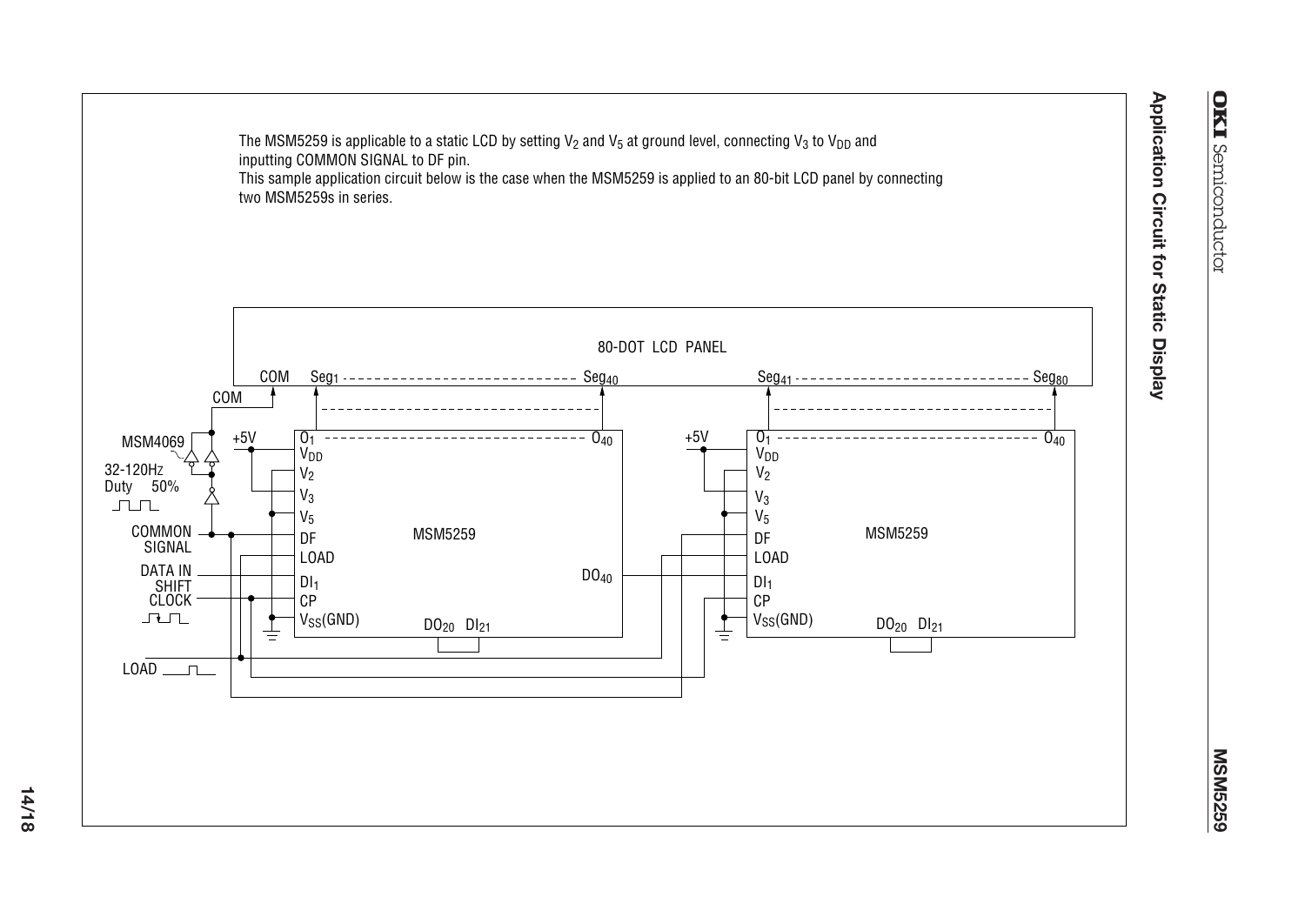#### **PACKAGE DIMENSIONS**

(Unit : mm)



Notes for Mounting the Surface Mount Type Package

The SOP, QFP, TSOP, SOJ, QFJ (PLCC), SHP and BGA are surface mount type packages, which are very susceptible to heat in reflow mounting and humidity absorbed in storage.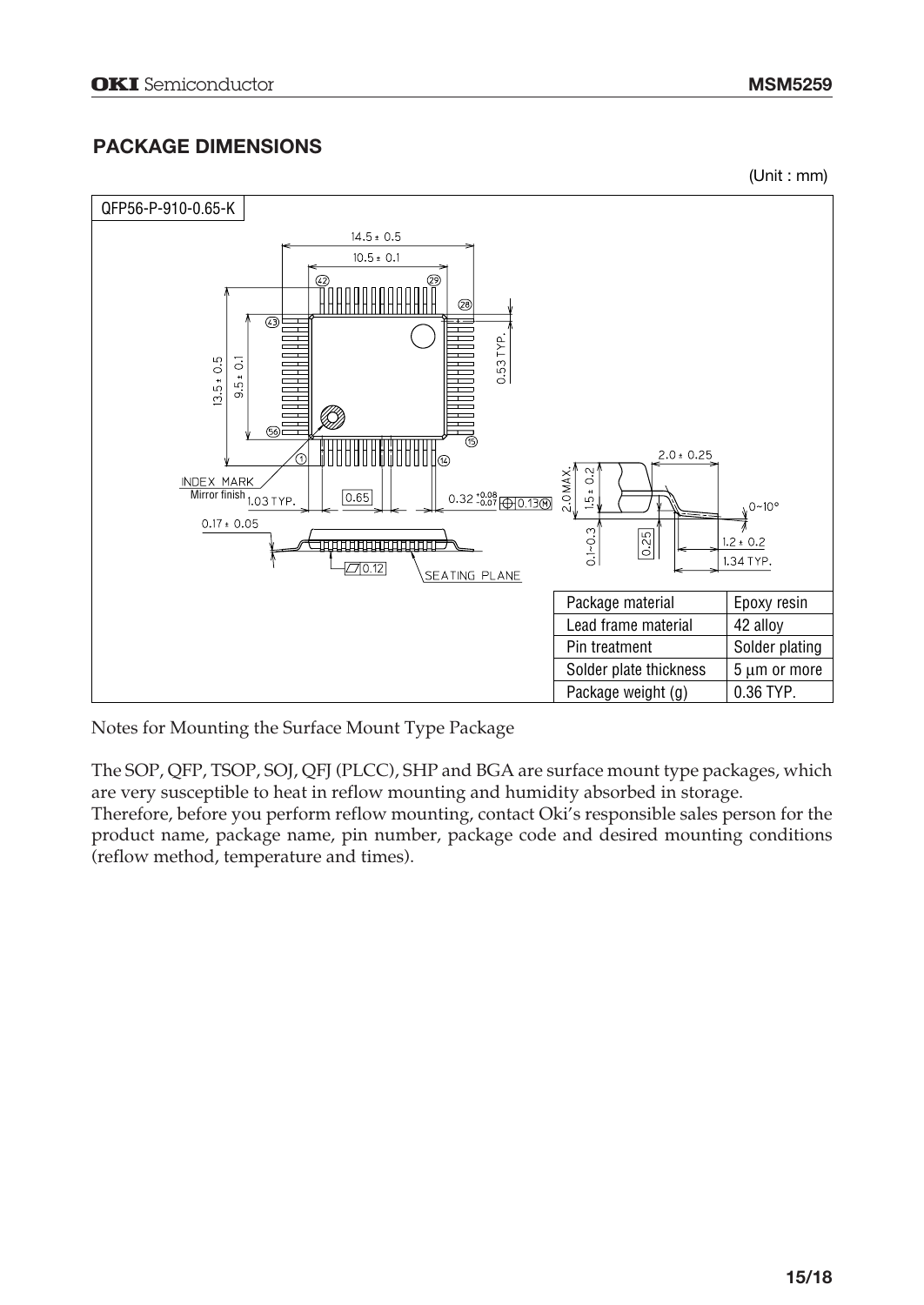(Unit : mm)



Notes for Mounting the Surface Mount Type Package

The SOP, QFP, TSOP, SOJ, QFJ (PLCC), SHP and BGA are surface mount type packages, which are very susceptible to heat in reflow mounting and humidity absorbed in storage.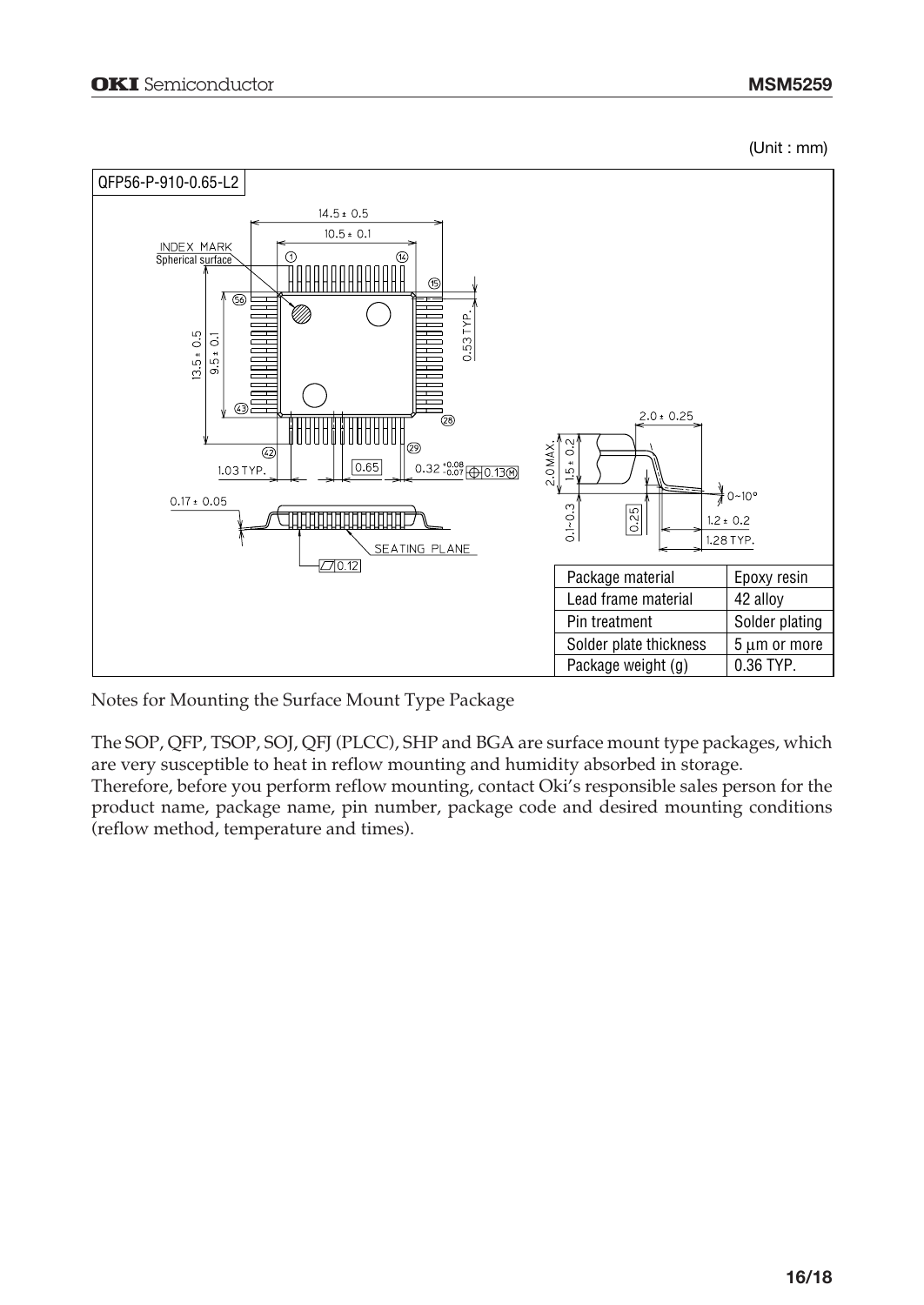(Unit : mm)



Notes for Mounting the Surface Mount Type Package

The SOP, QFP, TSOP, SOJ, QFJ (PLCC), SHP and BGA are surface mount type packages, which are very susceptible to heat in reflow mounting and humidity absorbed in storage.